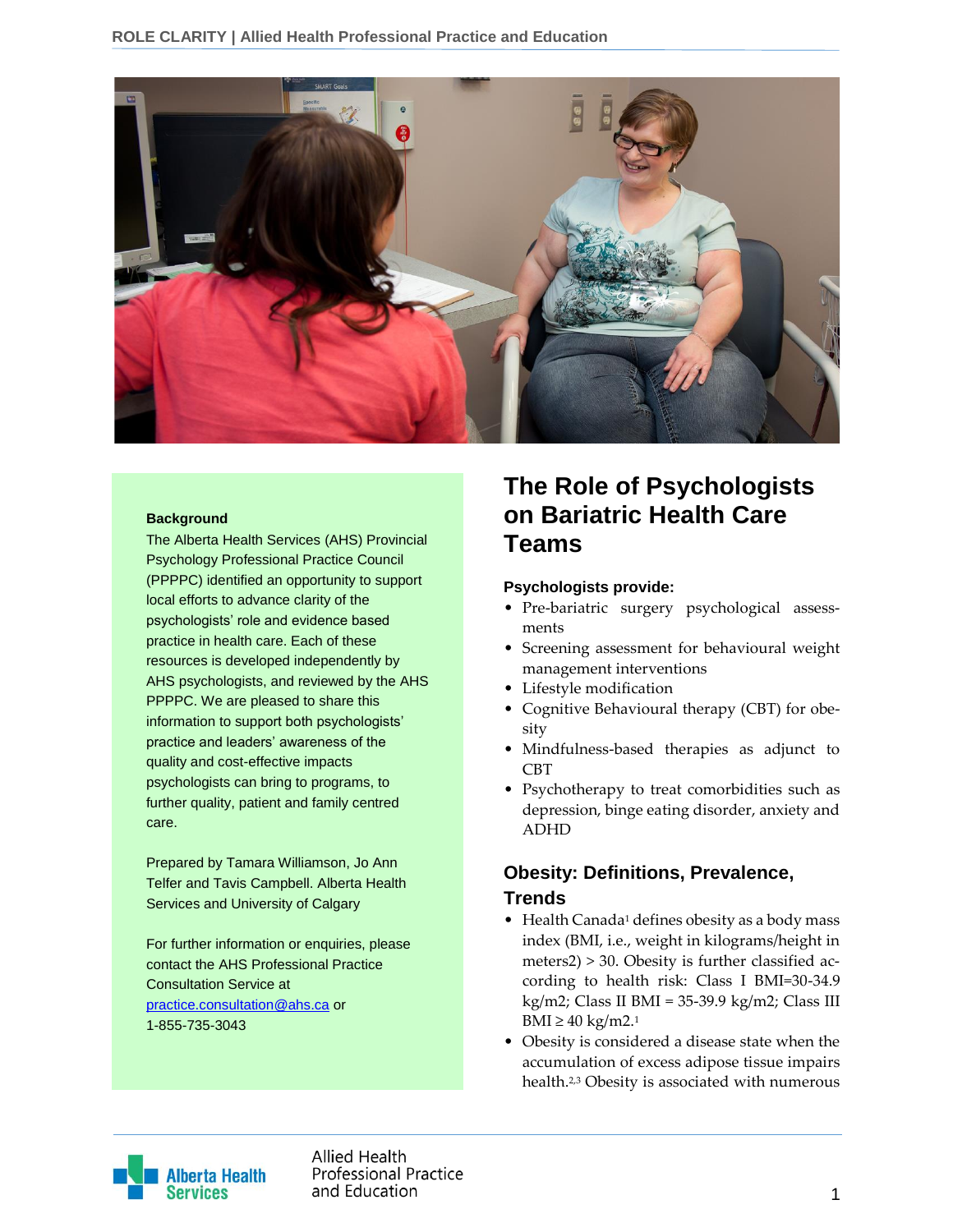medical and psychological comorbidities, including type II diabetes (T2D), hypertension, dyslipidemia, coronary artery disease, depression, and eating disorders.<sup>2,4</sup>

- Globally, 5% of children and 12% of adults are obese.<sup>5</sup> In 2012, 3 in 10 Albertans were obese.<sup>6</sup> In 2014, 28.1% of Canadian adults were living with obesity.<sup>7</sup> Obesity-associated costs were estimated at 7.1 billion CAD in 2008<sup>8</sup> and will reach 8.8 billion by 2021.<sup>9</sup>
- Although obesity is a global pandemic affecting all demographics<sup>5</sup>, ethnic minorities and individuals of lower socioeconomic status (SES) may be disproportionately affected.<sup>10</sup> In Alberta, obesity is most prevalent among lowincome adults (35%), and the least educated (i.e., less than high-school, 35%).<sup>6</sup> In contrast to global and national trends, Caucasian Albertans are more likely to be obese (29%) than ethnic minorities (23%).<sup>11</sup>

# **Typical Psychosocial Issues among Patients with Obesity**

#### **Psychological Distress**

- Obesity is associated with a 25% increased risk of mood and anxiety disorders.<sup>12</sup> The prevalence of mood and anxiety disorders may be even higher among patients with obesity seeking bariatric surgery.13–<sup>15</sup>
	- *Depression.* The association between obesity and depression appears to be reciprocol (i.e., having one condition increases risk for developing the other).<sup>16</sup> A recent meta-analysis reported that up to 19% of bariatric-surgery candidates had depression.<sup>15</sup>
	- *Anxiety.* Patients with obesity are up to 40% more likely to have an anxiety disorder than healthy-weight individuals.<sup>17</sup> A recent meta-analysis reported that 12% of patients seeking bariatric surgery had an anxiety disorder.15,17
	- *Stress.* Psychological stress associated with obesity has negative health implications and may exacerbate or lead to the development of psychiatric disorders.<sup>18</sup> In particular, the stress associated with experiencing weight-bias and discrimination is thought to exacerbate obesity and impact patients' health and wellbeing.18–<sup>20</sup>

### **Eating Disorders**

 Binge eating disorder (BED) is more prevalent among adults with obesity (i.e., 10-15% with mild obesity, up to 40% with severe obesity) than expected (2%) and occurs more frequently in women.<sup>3</sup> 17-30% of patients seeking bariatric surgery have BED14,15 and up to 50% may engage in binge eating to some degree.<sup>14</sup> Other maladaptive eating behaviours common among patients with obesity include: Night Eating Syndrome, grazing, compensatory behaviours (e.g., induced vomiting), weight cycling, and emotional eating.<sup>3,14</sup>

### **Sleep Disorders**

Short sleep duration (i.e.,  $< 6$  hrs/night) increases risk for all-cause mortality and is associated with a myriad of medical conditions, including obesity and related comorbidities.<sup>21</sup> A large meta-analysis found that short sleep elevates the risk for obesity by 38%.<sup>21</sup> In addition to short sleep duration, obstructive sleep apnea (OSA) is common among patients with obesity.3,22,23 Specifically, a 10% increase in body weight corresponds to a six-fold increase in risk for developing OSA.<sup>3</sup>

## **Attention Deficit-Hyperactivity Disorder (ADHD)**

 A recent meta-analysis reported a clear association between ADHD and obesity. Specifically, the pooled prevalence of obesity is 70% higher among adults with ADHD relative to adults who do not have ADHD.<sup>24</sup> Up to 40% of patients with Class III obesity may have comorbid ADHD.<sup>3</sup>

### **Addiction/Substance Use Disorder**

 Although not currently recognized as a DSM-5 clinical disorder, a growing literature suggests that food addiction is prevalent among individuals with obesity.25,26 Food addiction is characterized by common symptoms of substance dependence including tolerance, withdrawal, regularly consuming more food than intended, and an inability to control eating. 25 One meta-analysis reported that up to 25% of individuals with overweight or obesity may also be addicted to food.<sup>26</sup> It is still not clear



Allied Health **Professional Practice** 2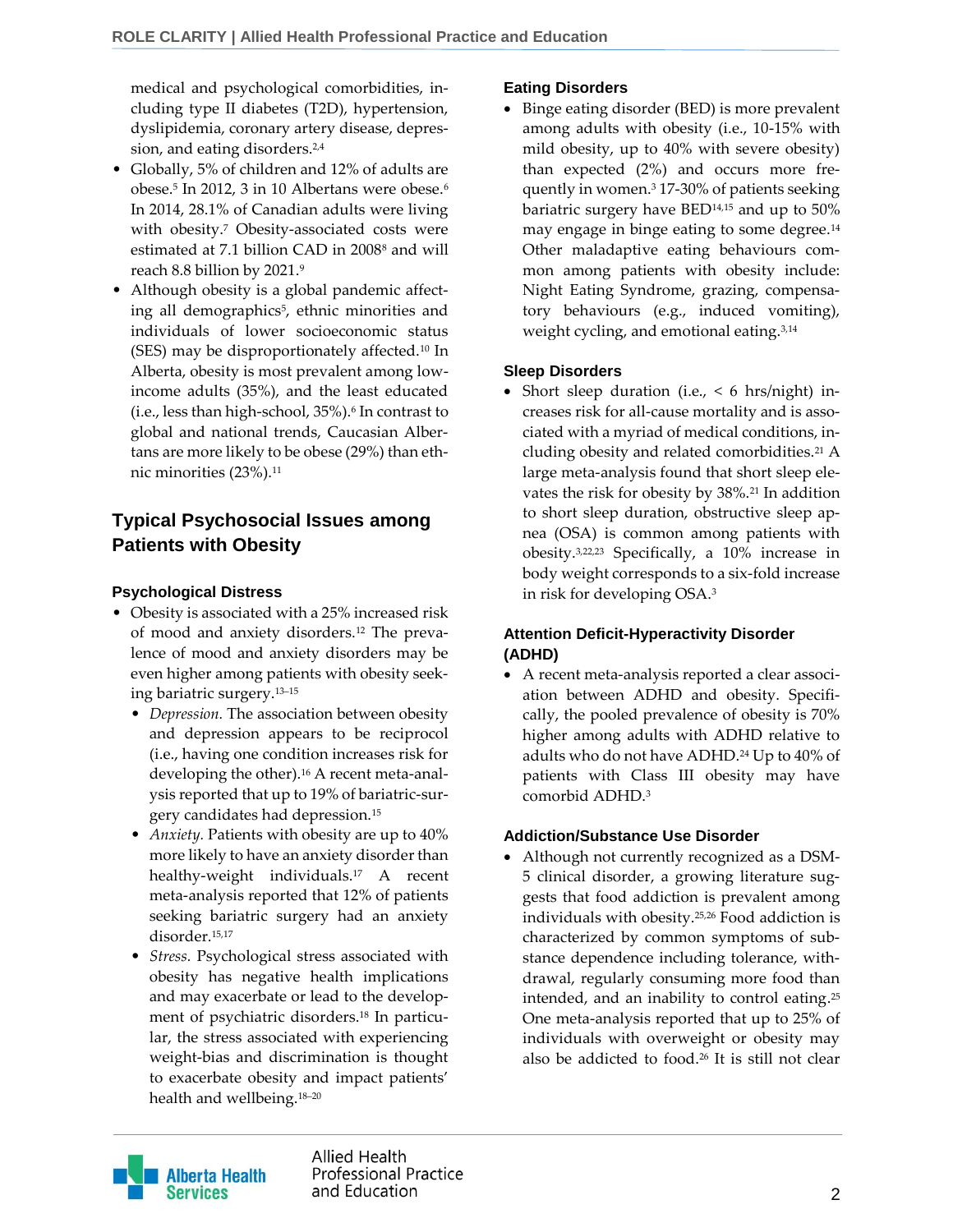whether patients with obesity are at an increased risk for developing other substance use disorders. 12,27

#### **Trauma and Abuse**

 Many patients with obesity report a history of childhood maltreatment, abuse or neglect. 3 Trauma history appears particularly prevalent among those with BED.<sup>27</sup> Obesity is also common among individuals with Post Traumatic Stress Disorder (PTSD).<sup>3</sup> Meta-analyses have found that experiencing maltreatment (i.e., physical, sexual, and/or emotional abuse and/or neglect) during childhood was associated with approximately 35% increased odds of obesity in adulthood.28,29 This relationship is subject to dose-response effects (i.e., as severity of childhood abuse increased, so too did the odds of having obesity).<sup>29</sup>

#### **Chronic Pain**

 There are well-documented associations between obesity and chronic pain conditions, including musculoskeletal pain, osteoarthritis (particularly of the knee), neuropathic pain, and fibromyalgia.3,30 The prevalence of chronic pain among adults with obesity may be as high as 40%, and reported pain tends to increase with BMI.30,31 One large survey study (*n*  = 1,062,271) found that adults with Class I, II, and III obesity experienced 68%, 136%, and 254% more pain than normal-weight individuals, respectively.<sup>31</sup>

# **The Role of Psychological Factors in the Onset/Maintenance of Obesity**

### **Mood Disorders and Depression**

 Depression can impact patients' motivation, concentration, planning, organization and decision-making.<sup>3</sup> These symptoms in turn negatively impact ability to implement and adhere to either surgical or lifestyle interventions aimed at weight-loss.3,14

#### **Anxiety**

 A number of factors associated with obesity may contribute to the development of an anxiety disorder. For example, the experience of weight-stigma and discrimination as well as negative health consequences of obesity (e.g.,

**Alberta Health Services** 

Allied Health **Professional Practice** and Education 3

T2D, hypertension) may be extremely distressing.17,32,33

- Anxiety may exacerbate obesity by encouraging maladaptive regulatory strategies such as emotional overeating and sedentary behavior.3,34
- Avoidance behaviours characteristic of some anxiety disorders that (e.g., agoraphobia, panic disorder, social phobia) may impact patient adherence to treatment plans (e.g., attendance at follow-up appointments post-bariatric surgery). 14

#### **Stress**

- Stress may promote and maintain obesity through psychological and physiological mechanisms.
- The experience of stress may reduce concentration and interfere with patients' efforts to implement healthy lifestyle changes.<sup>3</sup>
- Chronic stress leads to Hypothalmus-Pituitary Axis (HPA) dysregulation and increased serum cortisol.3,35 These metabolic changes promote appetite and cravings for high-calorie foods.3,17 Elevated glucocorticoids "increase the salience of pleasurable or compulsive activities" and increase abdominal fat deposits.<sup>35</sup>

#### **Eating Disorders (ED)**

- BED is the most common ED among patients with obesity.<sup>3</sup> BED interferes with weight loss through excessive calorie consumption in the absence of compensatory behaviours.<sup>27</sup>
- BED makes adherence to lifestyle changes (e.g., observing a daily calorie limit) difficult, and patients with BED are prone to weight recidivicm.<sup>3</sup> Currently, research on whether BED prior to bariatric surgery contradicts post-surgery weight loss are inconclusive.14,15
- Loss of Control eating, a central diagnostic feature of BED, is the ED symptom most-related to severity of impairment, presence of psychopathology, post-surgery eating pathology, depression and low quality of life in patients seeking bariatric surgery.<sup>14</sup>

### **Sleep Disorders**

• Short sleep or low sleep quality may promote obesity by disrupting the neuroendocrine system. Sleep deprivation increases serum cortisol and decreases serum leptin, both of which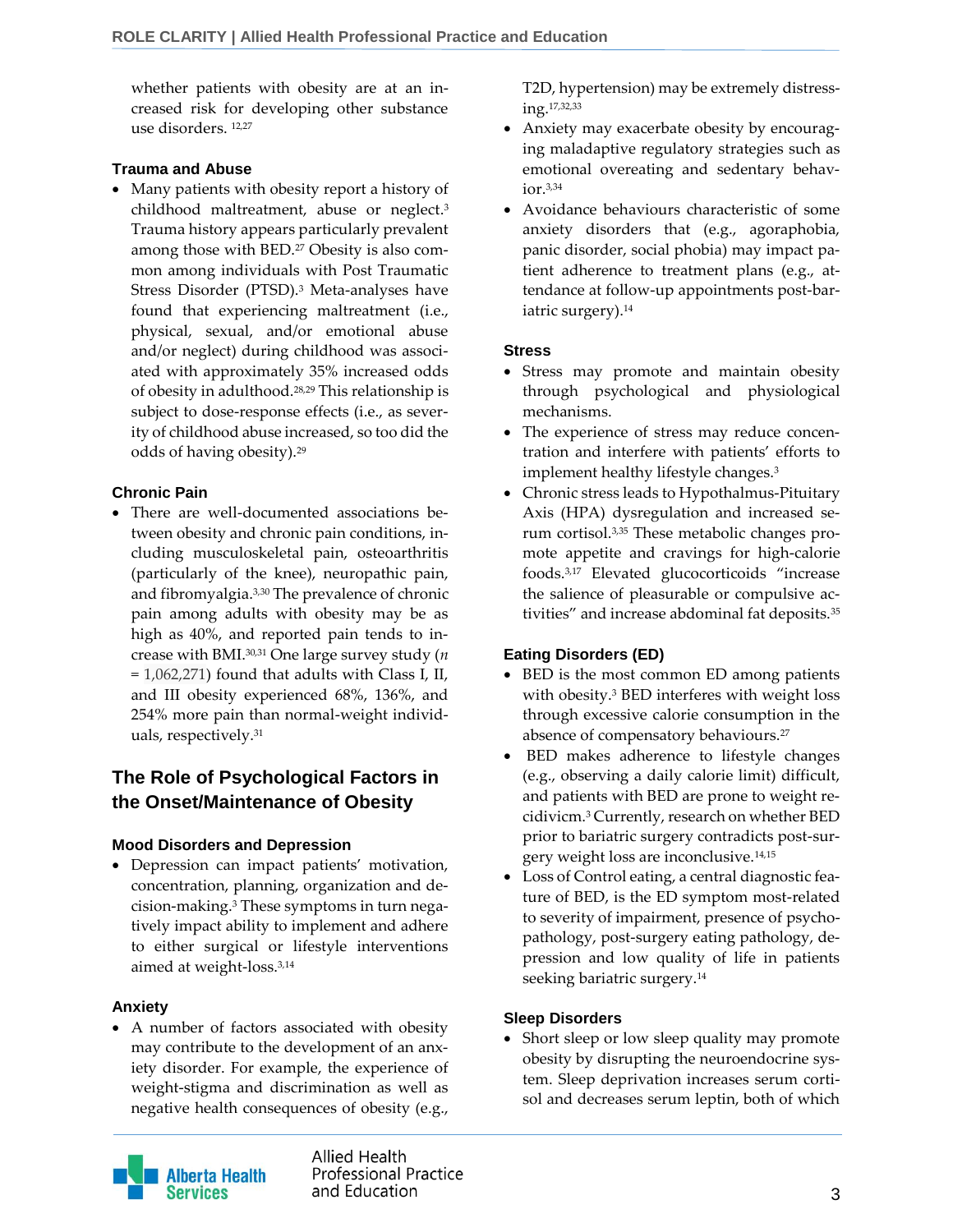stimulate appetite and promote weight gain.3,23

- Additionally, spending more time awake may provide more opportunity for eating, and daytime fatigue and low mood discourage physical activity and decrease motivation to engage in healthy behaviours (e.g., cooking meals).<sup>3</sup>
- OSA is one common source of sleep deprivation among individuals with obesity. <sup>3</sup> OSA usually improves or resolves with weight loss. <sup>36</sup> However, treating OSA with CPAP therapy is important to facilitating weight-loss and improving the metabolic abnormalities associated with OSA and obesity.<sup>37</sup>

#### **ADHD**

- Deficits in executive function characteristic of adult ADHD (e.g., planning, organization, memory) may promote weight gain and interfere with weight loss.3,14,24,38 Specifically, it has been suggested that inattention and impulsivity problems common to ADHD make healthy lifestyle changes (e.g., attending medical appointments, monitoring food intake, and noticing hunger/satiety cutes) challenging.3,38
- Deficient emotional self-regulation (DESR) is also observed in a substantial majority (i.e., 60- 80%) of adults with ADHD.39–<sup>42</sup> It has been suggested that some individuals with DESR may turn to food in an attempt to regulate or avoid negative emotions.14,43
- There is growing evidence that pharmacologic ADHD treatment improves impulsivity and inattention, and promotes weight-loss in patients with ADHD and obesity.3,44,45

### **Addiction**

 The addictive properties of food appear to align with neural mechanisms involved in other drugs of abuse. Specifically, eating triggers the opiate and dopamine neural pathways and may result in food addiction. Dopamine is released when a desirable food is eaten; this effect may intensify over time, especially if the food is perceived as rewarding.<sup>25</sup> Similarly, eating can trigger the release of endogenous opioids, producing a mild analgesia.<sup>25</sup> This analgesic effect may prove particularly addictive to patients with obesity and chronic pain.<sup>30</sup>

#### **Trauma and Abuse**

 Mechanisms by which abuse and trauma promote obesity include: maladaptive coping strategies (e.g., emotional eating), low self-esteem, food insecurity, disturbances in sleeping and eating patterns (due to poverty, for example), unhealthy lifestyle habits, physical/psychological stress, increased inflammatory response, metabolic disturbances.3,28,29

#### **Chronic Pain Disorders**

- A number of plausible mechanisms may explain the association between pain and obesity, including: metabolic mechanisms (i.e., obesity leads to inflammation), biomechanical/structural mechanisms (excess weight impacts body mechanics, including gait, posture, abdominal and extensor muscles, reduced spinal disc height), and behavioural mechanisms (i.e, eating induces a mild analgesia via neural reward pathways and endogenous opioid sys $tem)$ <sup>30</sup>
- Experiencing chronic pain increases psychological and physiological stress and leads to reduced physical activity and even immobility. 3 Resultant decreases in lean muscle mass and cardiopulmonary fitness may promote weight gain.<sup>3</sup>
- Weight-reduction alleviates pain and improves quality of life in many patients with obesity and chronic pain.<sup>30</sup>

# **Psychological Assessment Services in Bariatric Populations**

- Generally, a more extensive psychosocial assessment is recommended for patients seeking bariatric surgery2,14 vs. assessment prior to commencing a behavioural weight management plan.3,4
- A combination of self-report questionnaires, structured/semi-structured interviews and other screening instruments may be used in assessment. Some common instruments used in practice include: PHQ9 (Depression), GAD-7 (Anxiety), ASRSv.1 (ADHD), STOP-Bang (Sleep Apnea), clinical interview for assessing history of trauma, chronic pain, etc.

#### **Assessment in General Practice**

 In addition to medical assessment, current Canadian guidelines recommend psychosocial



Allied Health **Professional Practice** and Education and Education and Education and Education and Education and Education and Education and A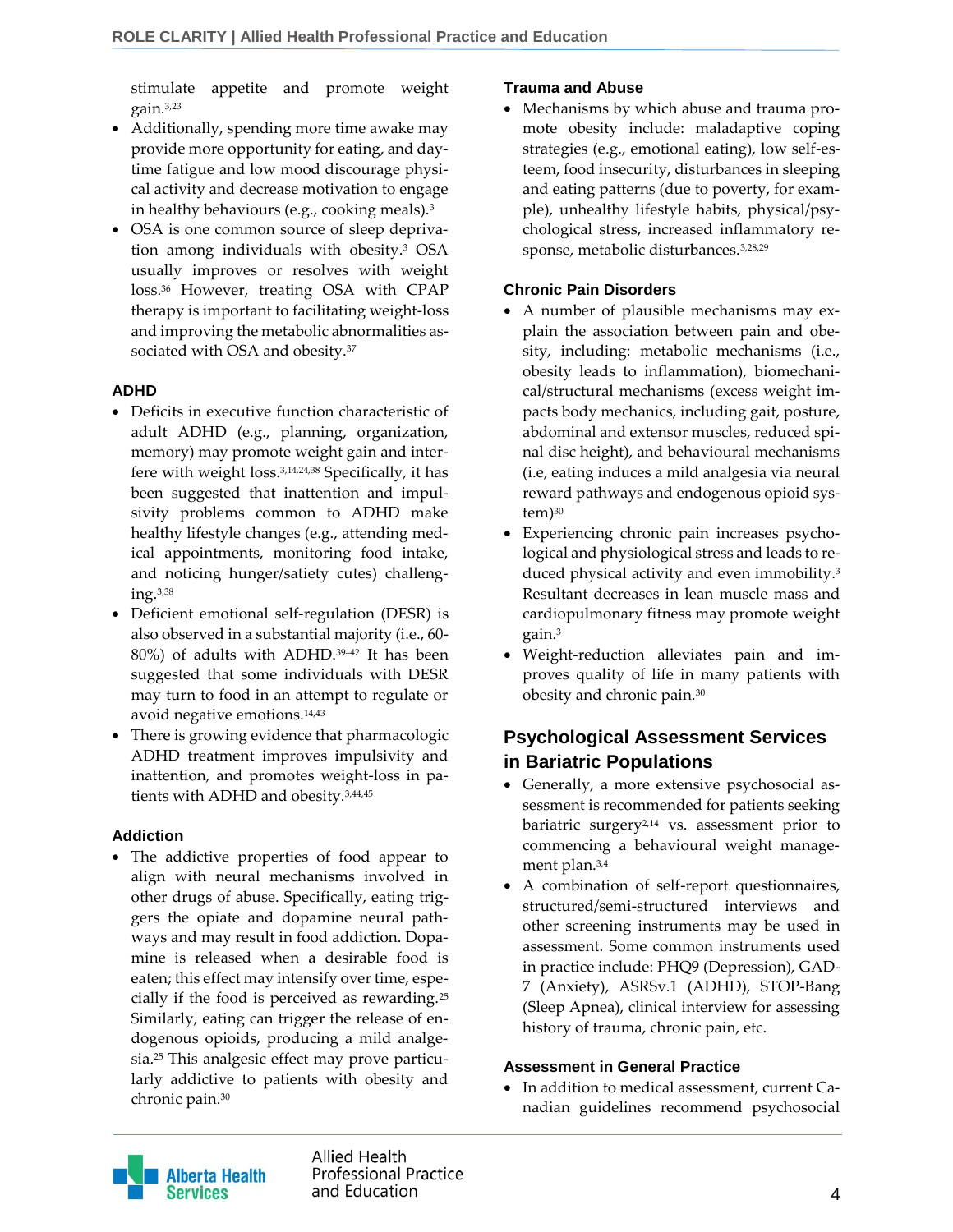assessment that includes screening for depression, eating, and mood disorders as well as patient readiness to change and barriers to weight loss.<sup>4</sup> Assessment should be completed by a Clinical Psychologist or Psychiatrist.<sup>4</sup>

 A thorough lifestyle assessment is also critical to ascertain: detailed eating patterns (i.e., subclinical symptoms of disordered eating such as meal-skipping, eating in response to stress, emotions, or boredom, mindless eating, night eating, grazing, restriction/yo-yo dieting, shame/guilt around eating, etc.), and current exercise/physical activity.<sup>3</sup>

### **Assessment in Bariatric Surgery-Seeking Patients**

- Recent recommendations for the pre-surgical psychosocial evaluation of patients seeking bariatric surgery state that: "psychosocial factors have significant potential to affect longterm outcomes of bariatric surgery, including emotional adjustment, adherence to the recommended postoperative lifestyle regimen, weight loss outcomes, and co-morbidity improvement and or resolution." 14
- In addition to assessing for depression, eating disorders, and mood disorders, guidelines for pre-surgical assessment include: loss-of-control eating, compensatory behaviours, suicidality, anxiety, developmental & family history, history of hospitalization and/or treatment for mental disorders, current quality of life, probability of adherence to post-surgery lifestyle modification, motivation to receive surgery, etc.2,14

# **Psychological Interventions in Obesity**

 Lifestyle modification is recommended as the gold standard treatment for obesity.3,4 Pharmacotherapy is sometimes used as an adjunct to behavior therapy,3,46 and anti-obesity medications (e.g., Orlistat, Liraglutide) are associated with at least 5% body weight loss. <sup>46</sup> However, these medications have numerous side effects, and weight is almost always regained upon discontinuation. <sup>3</sup> Bariatric surgery may be recommended in cases of severe, chronic, and treatment-resistant obesity.3,4,47

- Behaviour therapy reliably produces weight loss of 5-10% which translates to clinically significant health benefits (e.g., improvements in T2D, dyslipidemia, etc.).<sup>48</sup> However, recently the long-term effectiveness of behavioural therapy for obesity has been questioned in light of findings that most weight is regained by 3 years post-treatment.<sup>49,50</sup>
- In addition to psychological interventions designed to treat obesity, it may be appropriate to provide psychotherapy to treat comorbidities such as depression, BED, anxiety, and ADHD to optimize weight-loss outcomes. For certain comorbid conditions (e.g., depression, ADHD, OSA) there is evidence that comorbidity treatment improves weight-loss outcomes.3,4,37,44,45

### **Cognitive and Behavioural Therapies (CBT)**

- Broadly defined, the cognitive-behavioural approach to treating obesity considers excess body weight the consequence of cognitive and behavioural processes that maintain weight problems. CBT aims to help patients identify and modify these maintaining mechanisms, in order to promote lasting change.<sup>48</sup>
- Typical areas to address in therapy include: negative body image, unrealistic expectations (e.g., the extent of weight/shape change attainable through diet and exercise), low self-esteem, body shape avoidance (i.e., avoiding trying on clothes); body checking (e.g., preoccupation with disliked body areas). 48
- Typical therapeutic strategies in behaviour therapy for obesity include: Self-reinforcement, hunger prevention, feedback (i.e., from a counselor or mobile/web-based app), goalsetting, nutrition education, stimulus control, problem solving training, social assertiveness training, self-evaluation, and self-monitoring.3,47,48
	- *Self-Monitoring* refers to patient monitoring and regulation of food intake and physical activity, and is considered a central component of any weight-loss intervention. 47,51 Patients can use either a paper journal or an electronic device (e.g., cellular phone app) to record daily food intake and exercise.<sup>47</sup> A recent meta-analysis reported a positive association between self-monitoring and weight-loss in behavioural weight



Allied Health **Professional Practice** and Education 5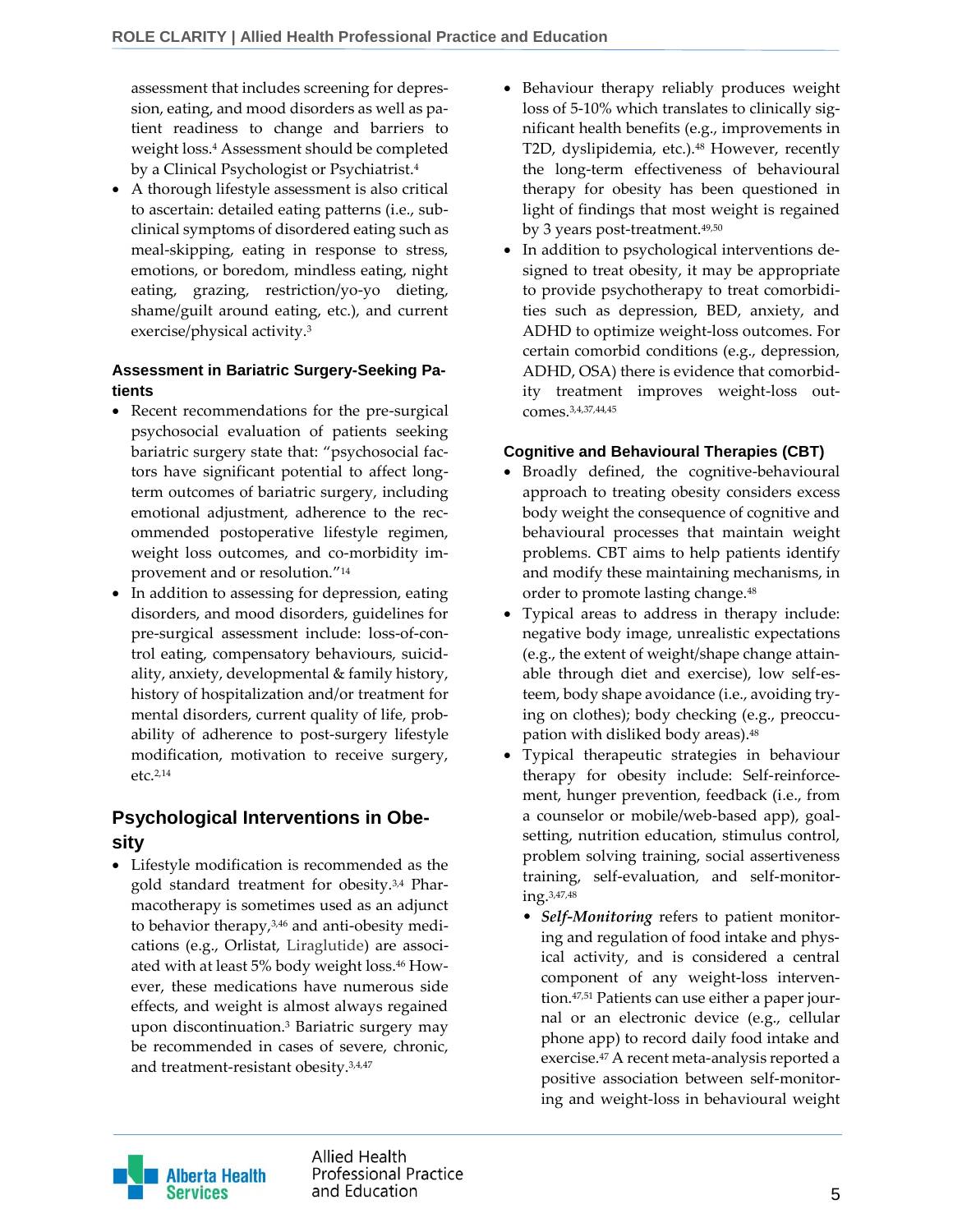loss programs.<sup>51</sup> Post-operative self-monitoring has also been found to prevent weight recidivism after bariatric surgery.<sup>52</sup>

• *Motivational interviewing (MI*) refers to "a directive, client-centered counseling style for eliciting behaviour change by helping clients to explore and resolve ambivalence."<sup>53</sup> Meta-analyses have reported that using MI as an adjunct to behavior therapy enhances weight loss.47,54

#### **Mindfulness-Based Therapies**

• Mindfulness (i.e., paying attention using moment-to-moment nonjudgmental awareness)<sup>55</sup> is incorporated into many therapies to address disordered eating and facilitate weight-loss. Mindfulness-Based (MB) programs currently used in obesity treatment include: MB Eating Awareness Training (MB-EAT), MB Cognitive Therapy (MBCT), MB Stress Reduction (MBSR), Acceptance and Commitment Therapy (ACT), and Dialectical Behaviour Therapy (DBT).56,57

 Results from meta-analyses suggest that MB psychological therapies produce improvements in binge eating and emotional eating, but may not lead to greater weight loss.<sup>56,57</sup>

#### **Bariatric Surgery**

- Bariatric Surgery is currently the most effective and enduring treatment for obesity, with 50% excess weight loss maintained for up to 10 years.58,59
- Although many of the psychological interventions discussed above are relevant to the perioperative care of bariatric surgery patients, this population may experience unique psychosocial challenges. For example, the presence of *excess skin* may be especially distressing to patients, many of whom desire plastic surgery.<sup>60</sup> Psychological intervention (e.g., cognitive therapy) may be necessary to help patients adjust their weight-loss and shape expectations and improve body image.<sup>61</sup>

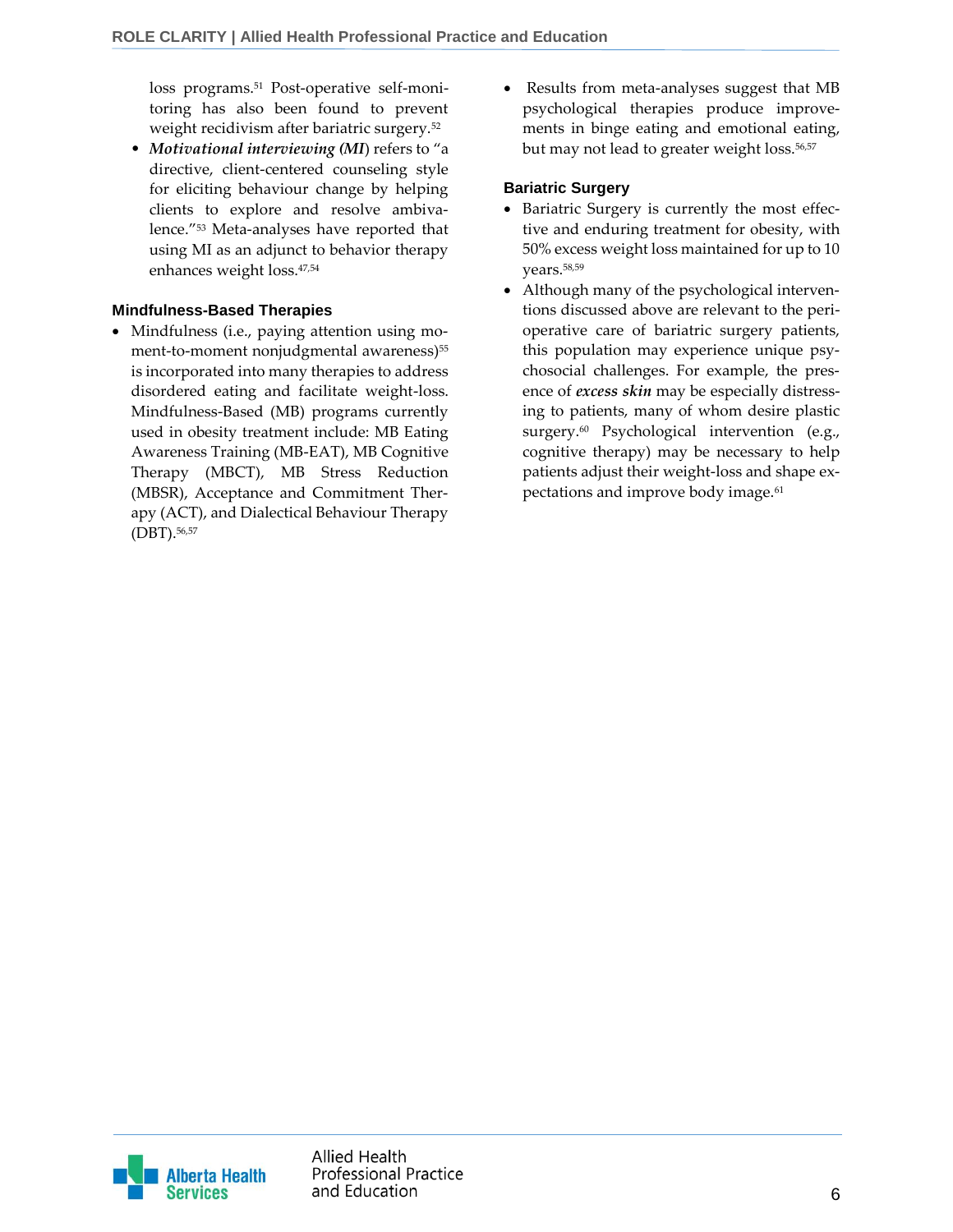# **Resources & Guidelines**

Cooper, Z., Fairburn, C.G. & Hawker, D.M. (2003). *Cognitive Behavioral Treatment of Obesity: A clinician's guide*. New York: The Guilford Press.

Freedhoff, Y., & Sharma, A.M. (2010). *Best Weight: A practical guide to office-based obesity management.* Canadian Obesity Network.

Lau, D. C., Douketis, J. D., Morrison, K. M., Hramiak, I. M., Sharma, A. M., Ur, E., & members of the Obesity Canada Clinical Practice Guidelines Expert Panel. (2007). 2006 Canadian clinical practice guidelines on the management and prevention of obesity in adults and children [summary]. *Canadian Medical Association Journal*, *176*(8), S1-S13.

Sogg, S., Lauretti, J., & West-Smith, L. (2016). Recommendations for the presurgical psychosocial evaluation of bariatric surgery patients. *Surgery for Obesity and Related Diseases*, *12*(4), 731-749.

Mechanick, J. I., Youdim, A., Jones, D. B., Garvey, W. T., Hurley, D. L., McMahon, M. M., ... & Dixon, J. B. (2013). Clinical practice guidelines for the perioperative nutritional, metabolic, and nonsurgical support of the bariatric surgery patient—2013 update: cosponsored by American Association of Clinical Endocrinologists, the Obesity Society, and American Society for Metabolic & Bariatric Surgery. *Obesity*, *21*(S1).

Pbert, L., Riekert, K. A. P., & Ockene, J. K. P. (Eds.). (2013). *The handbook of health behavior change, 4th edition*. Retrieved from http://ebookcentral.proquest.com

## **References**

- 1. Canada. Health Canada. Canadian Guidelines for Body Weight Classification in Adults : Quick Reference Tool for *Professionals.* Health Canada; 2003. https://www.canada.ca/en/health-canada/services/food-nutrition/healthyeating/healthy-weights/canadian-guidelines-body-weight-classification-adults/quick-reference-toolprofessionals.html. Accessed June 29, 2017.
- 2. Mechanick JI, Youdim A, Jones DB, et al. Clinical practice guidelines for the perioperative nutritional, metabolic, and nonsurgical support of the bariatric surgery patient-2013 update: Cosponsored by american association of clinical endocrinologists, The obesity society, and american society fo. *Obesity*. 2013;21(S1):S1-S27. doi:10.1002/oby.20461.
- 3. Freedhoff Y, Sharma AM. *Best Weight: A Practical Guide to Office-Based Obesity Management*. Edmonton, AB: Canadian Obesity Network; 2010.
- 4. Lau, D. C., Douketis, J. D., Morrison, K. M., Hramiak, I. M., Sharma, A. M., Ur, E. & members of the OCCPGEP. 2006 Canadian clinical practice guidelines on the management and prevention of obesity in adults and children. *Can Med Assoc J*. 2007;176(8):1-117. http://www.cmaj.ca/content/suppl/2007/09/04/176.8.S1.DC1/obesity-lauonlineNEW.pdf. Accessed June 16, 2017.
- 5. Gregg EW, Shaw JE. Global Health Effects of Overweight and Obesity. *N Engl J Med*. June 2017:NEJMe1706095. doi:10.1056/NEJMe1706095.
- 6. Diabetes O and N, Strategic Clinical Network. A look at obesity in Alberta. Alberta Health Services. http://www.albertahealthservices.ca/assets/about/scn/ahs-scn-don-obesity-facts.pdf. Published 2014. Accessed June 29, 2017.
- 7. Canadian Obesity Network-Réseau canadien en obésite. *Report Card on Access to Obesity Treatment for Adults in Canada 2017*. Edmonton, AB; 2017. http://www.obesitynetwork.ca/files/FULLREPORTfinalENG.pdf. Accessed June 29, 2017.
- 8. Public Health Agency of Canada, Information CI for H. *Obesity in Canada: A Joint Report from the Public Health Agency of Canada and the Canadian Institute for Health Information*. Ottawa, ON; 2011. http://www.phacaspc.gc.ca/hp-ps/hl-mvs/oic-oac/assets/pdf/oic-oac-eng.pdf. Accessed June 29, 2017.
- 9. Nadeau C, Asakawa K, Flanagan W, Wall R, Bancej C, Morrison H. Projection of Body Mass Index (BMI), Chronic Conditions and Healthcare Costs in Canada: An Application of Microsimulation. *Can J Diabetes*. 2013;37:S243-S244. doi:10.1016/j.jcjd.2013.03.162.
- 10. Wang Y, Beydoun MA. The obesity epidemic in the United States Gender, age, socioeconomic, racial/ethnic, and geographic characteristics: A systematic review and meta-regression analysis. *Epidemiol Rev*. 2007;29(1):6-28. doi:10.1093/epirev/mxm007.
- 11. Diabetes O and NSCN. A look at the relationship between socio-economic status and obesity. Alberta Health Services. http://www.albertahealthservices.ca/assets/about/scn/ahs-scn-don-socio-economic-obesity-facts.pdf. Published 2014. Accessed June 29, 2017.
- 12. Simon GE, Von Korff M, Saunders K, et al. Association Between Obesity and Psychiatric Disorders in the US Adult Population. *Arch Gen Psychiatry*. 2006;63(7):824. doi:10.1001/archpsyc.63.7.824.
- 13. Kalarchian MA, Marcus MD, Levine MD, et al. Psychiatric Disorders Among Bariatric Surgery Candidates: Relationship to Obesity and Functional Health Status. *Am J Psychiatry*. 2007;164(2):328-334. doi:10.1176/ajp.2007.164.2.328.

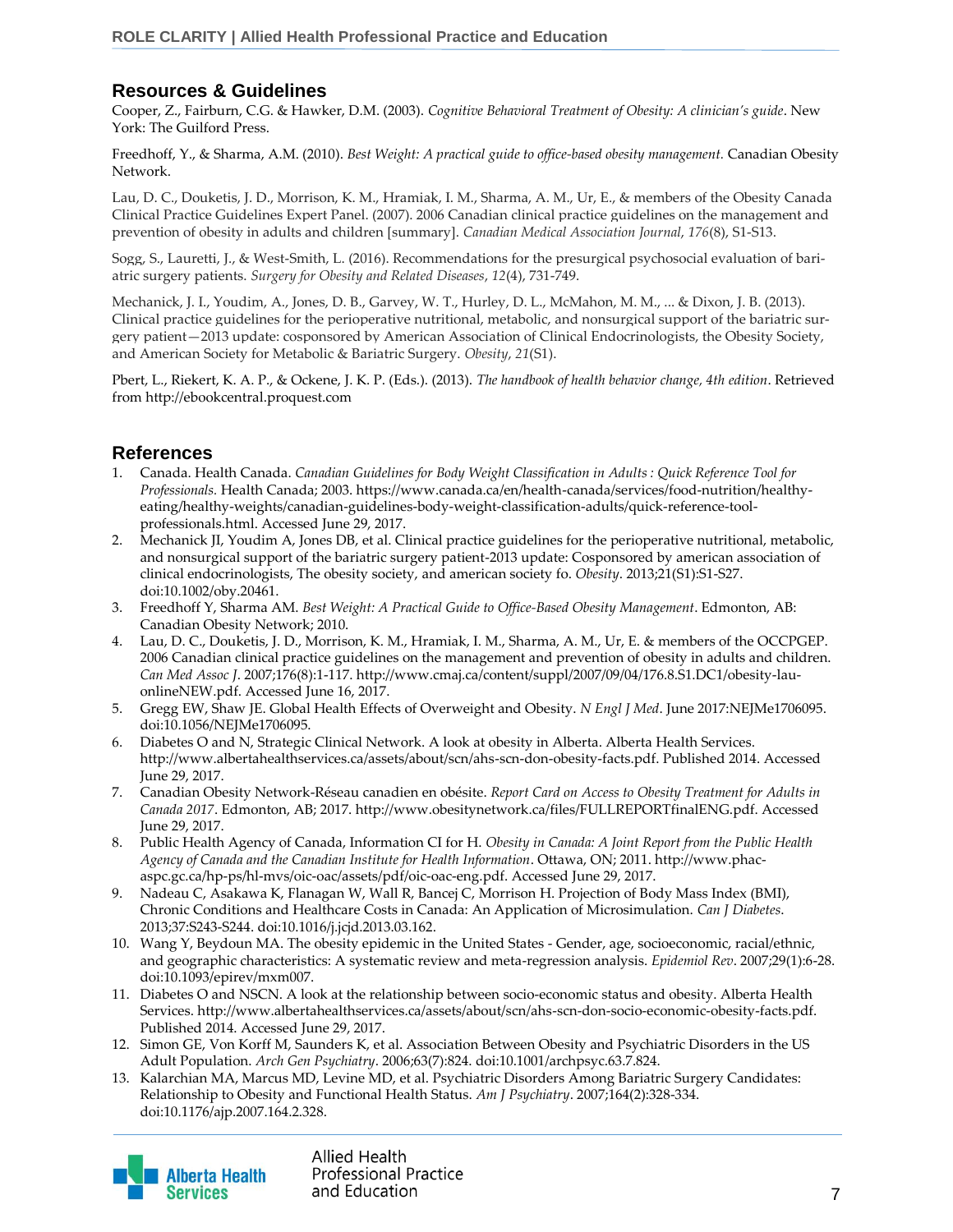- 14. Sogg S, Lauretti J, West-Smith L. Recommendations for the presurgical psychosocial evaluation of bariatric surgery patients. *Surg Obes Relat Dis*. 2016;12(4):731-749. doi:10.1016/j.soard.2016.02.008.
- 15. Dawes A, Maggard-Gibbons M, Maher A, Booth M. Mental health conditions among patients seeking and undergoing bariatric surgery: a meta-analysis. *Jama*. 2016;312(5):150-163.
- http://jamanetwork.com/data/Journals/JAMA/934847/joi150161.pdf. Accessed June 29, 2017. 16. Luppino FS, de Wit LM, Bouvy PF, et al. Overweight, Obesity, and Depression. *Arch Gen Psychiatry*. 2010;67(3):220. doi:10.1001/archgenpsychiatry.2010.2.
- 17. Gariepy G, Nitka D, Schmitz N. The association between obesity and anxiety disorders in the population: a systematic review and meta-analysis. *Int J Obes*. 2010;34(3):407-419. doi:10.1038/ijo.2009.252.
- 18. Puhl RM, Heuer CA. Obesity Stigma: Important Considerations for Public Health. *Am J Public Heal*. 2010;100:1019-1028.
- 19. Puhl RM, Heuer CA. The Stigma of Obesity: A Review and Update. *Obesity*. 2009;17(5):941-964. doi:10.1038/oby.2008.636.
- 20. Puhl RM, Latner JD. Stigma, Obesity, and the Health of the Nation's Children. doi:10.1037/0033-2909.133.4.557.
- 21. Itani O, Jike M, Watanabe N, Kaneita Y. Short sleep duration and health outcomes: a systematic review, metaanalysis, and meta-regression. *Sleep Med*. 2017;32:246-256. doi:10.1016/j.sleep.2016.08.006.
- 22. Franklin KA, Lindberg E. Obstructive sleep apnea is a common disorder in the population-a review on the epidemiology of sleep apnea. *J Thorac Dis*. 2015;7(8):1311-1322. doi:10.3978/j.issn.2072-1439.2015.06.11.
- 23. Patel SR, Hu FB. Short Sleep Duration and Weight Gain: A Systematic Review. *Obesity*. 2008;16(3):643-653. doi:10.1038/oby.2007.118.
- 24. Cortese S, Moreira-Maia CR, Fleur DS, Morcillo-Peñalver C, Rohde LA, Faraone S V. Association Between ADHD and Obesity: A Systematic Review and Meta-Analysis. *Am J Psychiatry*. 2016;173(1):34-43. doi:10.1176/appi.ajp.2015.15020266.
- 25. Gearhardt AN, Roberto CA, Seamans MJ, Corbin WR, Brownell KD. Preliminary validation of the Yale Food Addiction Scale for children. *Eat Behav*. 2013;14(4):508-512. doi:10.1016/j.eatbeh.2013.07.002.
- 26. Pursey KM, Stanwell P, Gearhardt AN, Collins CE, Burrows TL. The prevalence of food addiction as assessed by the yale food addiction scale: A systematic review. *Nutrients*. 2014;6(10):4552-4590. doi:10.3390/nu6104552.
- 27. Association AP. *Diagnostic and Statistical Manual of Mental Disorders: DSM-5*. Washingon, D.C.: American Psychiatric Association; 2013.
- 28. Danese A, Tan M. Childhood maltreatment and obesity: systematic review and meta-analysis. *Mol Psychiatry*. 2014;19(5):544-554. doi:10.1038/mp.2013.54.
- 29. Hemmingsson E, Johansson K, Reynisdottir S. Effects of childhood abuse on adult obesity: a systematic review and meta-analysis. *Obes Rev*. 2014;15(11):882-893. doi:10.1111/obr.12216.
- 30. Narouze S, Souzdalnitski D. Obesity and Chronic Pain. *Reg Anesth Pain Med*. 2015;40(2):91-111. doi:10.1097/AAP.0000000000000218.
- 31. Stone AA, Broderick JE. Obesity and Pain Are Associated in the United States. *Obesity*. 2012;20(7):1491-1495. doi:10.1038/oby.2011.397.
- 32. Puhl R., Heuer CA. Weight bias: a review and update. *Obesity*. 2009;17(5):941-964.
- 33. Hatzenbuehler ML, Keyes KM, Hasin DS. Associations Between Perceived Weight Discrimination and the Prevalence of Psychiatric Disorders in the General Population. *Obesity*. 2009;17(11):2033-2039. doi:10.1038/oby.2009.131.
- 34. Tomiyama AJ. Weight stigma is stressful. A review of evidence for the Cyclic Obesity/Weight-Based Stigma model. *Appetite*. 2014;82:8-15. doi:10.1016/j.appet.2014.06.108.
- 35. Dallman MF, Pecoraro N, Akana SF, et al. Chronic stress and obesity: A new view of "comfort food." *Proc Natl Acad Sci*. 2003;100(20):11696-11701. doi:10.1073/pnas.1934666100.
- 36. Sarkhosh K, Switzer NJ, El-Hadi M, Birch DW, Shi X, Karmali S. The Impact of Bariatric Surgery on Obstructive Sleep Apnea: A Systematic Review. doi:10.1007/s11695-012-0862-2.
- 37. Romero-Corral A, Caples SM, Lopez-Jimenez F, Somers VK. Interactions Between Obesity and Obstructive Sleep Apnea: Implications for Treatment. *Chest*. 2010;137(3):711-719. doi:10.1378/chest.09-0360.
- 38. Samuele Cortese, Carmen Morcillo Peñalver. Comorbidity between ADHD and Obesity: Exploring Shared Mechanisms and Clinical Implications. *Postgrad Med*. 2010;122(5):88-96. doi:10.3810/pgm.2010.09.2205.
- 39. Retz W, Stieglitz R-D, Corbisiero S, Retz-Junginger P, Rösler M. Emotion dysregulation in adult ADHD: What is the empirical evidence? *Expert Rev Neurother*. 2012;12(10):1241-1251. doi:10.1586/ern.12.109.
- 40. Surman CBH, Biederman J, Spencer T, Miller CA, McDermott KM, Faraone S V. Understanding deficient emotional self-regulation in adults with attention deficit hyperactivity disorder: a controlled study. *ADHD Atten Deficit Hyperact Disord*. 2013;5(3):273-281. doi:10.1007/s12402-012-0100-8.
- 41. Reimherr F, Marchant B, Olsen J, Halls C. Emotional dysregulation as a core feature of adult ADHD: its relationship with clinical variables and treatment response in two methylphenidate trials. *J ADHD Relat Disord*. 2010.

https://scholar.google.ca/scholar?q=emotional+dysregulation+as+a+core+feature+of+adult+adhd&btnG=&hl=en& as\_sdt=0%2C5. Accessed June 19, 2017.

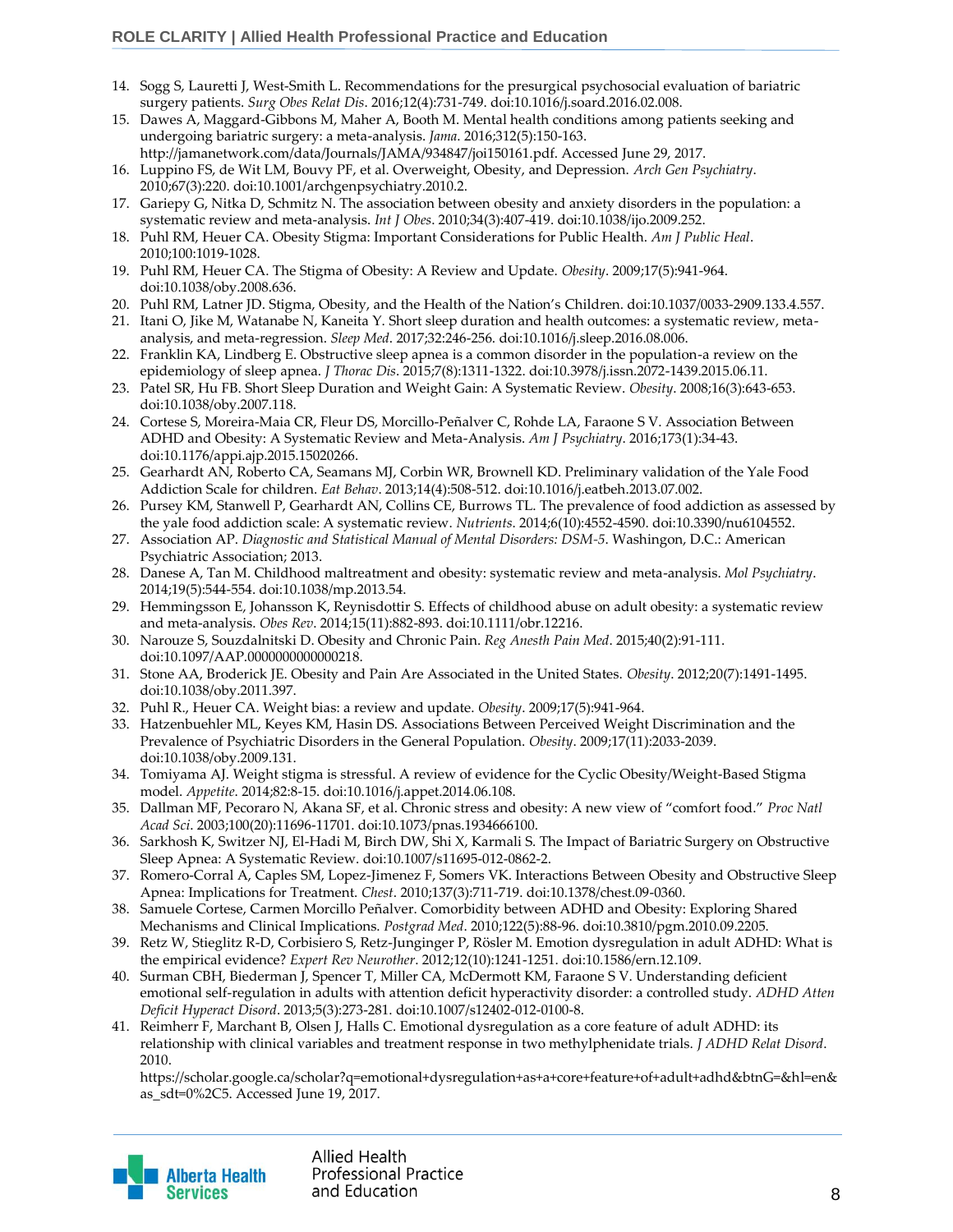- 42. Barkley R. Deficient emotional self-regulation: a core component of attention-deficit/hyperactivity disorder. *J ADHD Relat Disord*. 2010;1(2):5-37. https://scholar.google.ca/scholar?q=Deficient+emotional+selfregulation%3A+A+core+component+of+attention
	- deficit%2Fhyperactivity+disorder&btnG=&hl=en&as\_sdt=0%2C5. Accessed June 19, 2017.
- 43. Gianini LM, White MA, Masheb RM. Eating pathology, emotion regulation, and emotional overeating in obese adults with binge eating disorder. *Eat Behav*. 2013;14(3):309-313. doi:10.1016/j.eatbeh.2013.05.008.
- 44. Levy LD, Fleming JP, Klar D. Treatment of refractory obesity in severely obese adults following management of newly diagnosed attention deficit hyperactivity disorder. *Int J Obes*. 2009;33(3):326-334. doi:10.1038/ijo.2009.5.
- 45. Cortese S, Vincenzi B. Obesity and ADHD: Clinical and Neurobiological Implications. In: Stanford C, Tannock R, eds. Behavioral Neuroscience of Attention Deficit Hyperactivity Disorder and Its Treatment, Current Topics in Behavioral *Neurosciences Volume 9*. Berlin: Springer-Verlag Berlin Heidelberg; 2011:199-218. doi:10.1007/7854\_2011\_154.
- 46. Khera R, Murad MH, Chandar AK, et al. Association of Pharmacological Treatments for Obesity With Weight Loss and Adverse Events A Systematic Review and Meta-analysis. *Jama*. 2016;315(22):2424-2434. doi:10.1001/jama.2016.7602.
- 47. Burke LE, Turk MW. Obesity. In: Riekert KA, Ockene JK, Pbert L, eds. *The Handbook of Health Behavior Change*. 4th ed. Springer Publishing Company; 2013. http://ebookcentral.proquest.com/lib/ucalgaryebooks/detail.action?docID=1564374. Created.
- 48. Cooper Z, Fairburn CG, Hawker DM. *Cognitive-Behavioral Treatment of Obesity*. New York: The Guilford Press; 2003.
- 49. Cooper Z, Doll HA, Hawker DM, et al. Testing a new cognitive behavioural treatment for obesity: A randomized controlled trial with three-year follow-up. *Behav Res Ther*. 2010;48(8):706-713. doi:10.1016/j.brat.2010.03.008.
- 50. Brownell KD. The humbling experience of treating obesity: Should we persist or desist? *Behav Res Ther*. 2010;48(8):717-719. doi:10.1016/j.brat.2010.05.018.
- 51. Burke LE, Wang J, Sevick MA. Self-Monitoring in Weight Loss: A Systematic Review of the Literature. *J Am Diet Assoc*. 2011;111(1):92-102. doi:10.1016/j.jada.2010.10.008.
- 52. Odom J, Zalesin KC, Washington TL, et al. Behavioral Predictors of Weight Regain after Bariatric Surgery. *Obes Surg*. 2010;20(3):349-356. doi:10.1007/s11695-009-9895-6.
- 53. Miller WR, Rollnick S. *Motivational Interviewing, Preparing People to Change Addictive Behavior.* New York: The Guilford Press; 1991.
- 54. Armstrong MJ, Mottershead TA, Ronksley PE, Sigal RJ, Campbell TS, Hemmelgarn BR. Motivational interviewing to improve weight loss in overweight and/or obese patients: a systematic review and meta-analysis of randomized controlled trials. *Obes Rev*. 2011;12(9):no-no. doi:10.1111/j.1467-789X.2011.00892.x.
- 55. Kabat-Zinn J. *Full Catastrophe Living*. New York: Delacorte Press; 1990.
- 56. Katterman SN, Kleinman BM, Hood MM, Nackers LM, Corsica JA. Mindfulness meditation as an intervention for binge eating, emotional eating, and weight loss: A systematic review. *Eat Behav*. 2014;15(2):197-204. doi:10.1016/j.eatbeh.2014.01.005.
- 57. Godfrey KM, Gallo LC, Afari N. Mindfulness-based interventions for binge eating: a systematic review and meta-analysis. 2014. doi:10.1007/s10865-014-9610-5.
- 58. Maggard MA, Shugarman LR, Suttorp M, et al. Meta-Analysis: Surgical Treatment of Obesity. *Ann Intern Med*. 2005;142(7):547. doi:10.7326/0003-4819-142-7-200504050-00013.
- 59. Chang S-H, Stoll CRT, Song J, Varela JE, Eagon CJ, Colditz GA. The Effectiveness and Risks of Bariatric Surgery. *JAMA Surg*. 2014;149(3):275. doi:10.1001/jamasurg.2013.3654.
- 60. Sarwer DB, Thompson JK, Mitchell JE, Rubin JP. Psychological Considerations of the Bariatric Surgery Patient Undergoing Body Contouring Surgery. *Plast Reconstr Surg*. 2008;121(6):423e-434e. doi:10.1097/PRS.0b013e3181772aa8.
- 61. Coulman KD, MacKichan F, Blazeby JM, Owen-Smith A. Patient experiences of outcomes of bariatric surgery: a systematic review and qualitative synthesis. *Obes Rev*. 2017;18(5):547-559. doi:10.1111/obr.12518.

Copyright © (2019) Alberta Health Services.

This material is protected by Canadian and other international copyright laws. All rights reserved. These materials may not be copied, published, distributed or reproduced in any way in whole or in part without the express written permission of Alberta Health Services. These materials are intended for general information only and are provided on an "as is", "where is" basis. Although reasonable efforts were made to confirm the accuracy of the information, Alberta Health Services does not make any representation or warranty, express, implied or statutory, as to the accuracy, reliability, completeness, applicability or fitness for a particular purpose of such information. These materials are not a substitute for the advice of a qualified health professional. Alberta Health Services expressly disclaims all liability for the use of these materials, and for any claims, actions, demands or suits arising from such use.